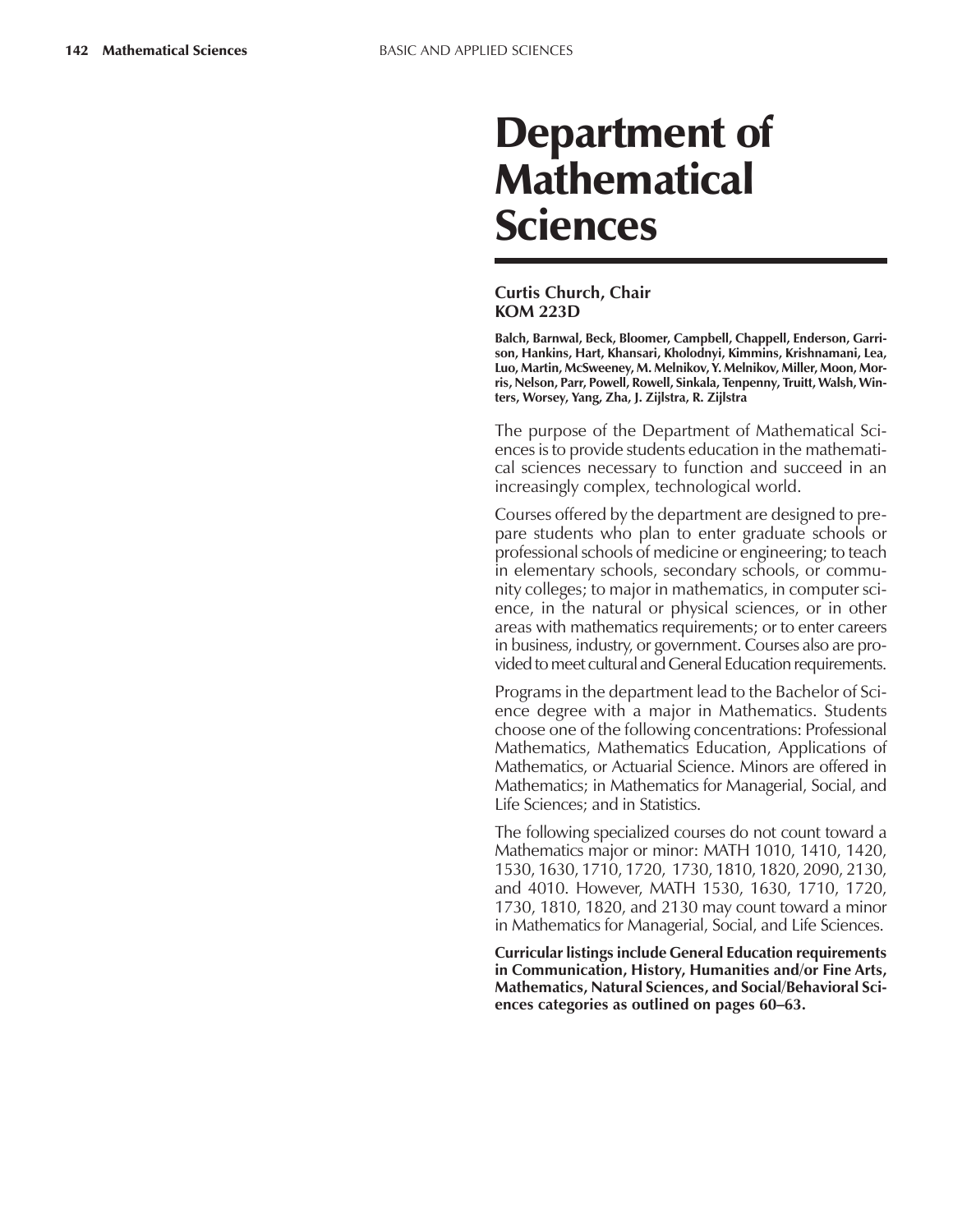## **Major in Mathematics**

A major in Mathematics requires the mathematics core of 21 hours plus 15 hours of specified upper-level courses in the department and at least 12 hours of supporting coursework (either in or out of the department). The supporting coursework must complement the student's program and be approved by the mathematics advisor. A single minor outside the department is required.

Every Mathematics major is required to declare a concentration. Concentrations include Professional Mathematics, Mathematics Education, Applications of Mathematics, and Actuarial Science.

Every Mathematics major is required to complete the Seminar in Mathematics, MATH 4990. All courses in the Mathematics major or minor must be completed with a grade of C or better. All courses transferred from other institutions for credit in the Mathematics major or minor must carry a grade of C or better and be approved by the department chair.

#### **Mathematics Core**

Each student majoring in the department must complete the following core (21 hours):

MATH 1910 (Calculus I), 4 hours

MATH 1920 (Calculus II), 4 hours

MATH 3110 (Calculus III), 4 hours

MATH 2010 (Elements of Linear Algebra), 3 hours

MATH 3460 (Foundations of Higher Mathematics), 3 hours

MATH 2050 (Probability and Statistics), 3 hours\* OR

STAT 3150 (Mathematical Statistics I), 3 hours

*\*Students in the Mathematics Education concentration must concurrently enroll in MATH 2110 (Data Analysis, 1 hour). Students with a concentration in Actuarial Science may substitute MATH 1810, 1820, 3020, and 3030 for MATH 1910, 1920, and 3110; STAT 3150 for MATH 2010; and ACSI 4200 for MATH 3460.*

#### **Concentration: Professional Mathematics**

Students opting to study the discipline of mathematics will choose between tracks in general mathematics and advanced mathematics. In addition to the mathematics core, they will take 9 additional upper-level courses in the department chosen with the approval of the mathematics advisor. A single minor outside of the department and CSCI 1170 are required.

#### **Advanced Mathematics Track**

Students interested in preparing for a graduate degree in mathematics should pursue this track. In addition to the mathematics core, they must take MATH 3120, 4250, 4510; two courses from MATH 3260, 4230, 4270, 4420, 4530, 4700; and 12 hours of approved supporting coursework chosen from among upper-level courses in the department and CSCI 3080. The program must include at least one sequence in either algebra (4420/4510), analysis (4230-4250), or differential equations (3120-3260). Six hours of a foreign language are recommended.

**Students should consult their advisors each semester to plan their schedules.**

| <b>Curriculum Requirements and Recommended Sequence for</b> |  |
|-------------------------------------------------------------|--|
| <b>Professional Mathematics-Advanced</b>                    |  |
|                                                             |  |

| Professional Mathematics-Advanced |    |                            |                |
|-----------------------------------|----|----------------------------|----------------|
| <b>FRESHMAN</b>                   |    | <b>SOPHOMORE</b>           |                |
| ENGL 1010, 1020 (Comm)            | 6  | COMM 2200 (Comm)           | 3              |
| <b>MATH 1910 (Math)</b>           | 4  | MATH 2010, 3110, 3460      | 10             |
| <b>MATH 1920</b>                  | 4  | CSCI/MATH upper-division   |                |
| <b>MATH 2050</b>                  | 3  | elective                   | 3              |
| Natural Sciences                  | 4  | Natural Sciences           | $\overline{4}$ |
| <b>CSCI 1170</b>                  | 4  | HIST 2010, 2020, or 2030   | 6              |
| Minor                             | 3  | Minor                      | 3              |
| Humanities and/or Fine Arts       | 3  |                            | 29             |
|                                   | 31 |                            |                |
| <b>JUNIOR</b>                     |    | <b>SENIOR</b>              |                |
| MATH 3120, 4510                   | 6  | MATH 4250, 4990            | 6              |
| Math electives                    | 6  | <b>CSCI/MATH</b> electives | 6              |
| Minor                             | 6  | Minor                      | 6              |
| Social/Behavioral Sciences        |    | Electives                  | 12             |
| (2 prefixes)                      | 6  |                            | 30             |
| Humanities and/or Fine Arts       | 3  |                            |                |
| ENGL 2020 or 2030 or              |    |                            |                |

#### **General Mathematics Track**

HUM 2610 (Hum/FA) 3

Students desiring a broad general background in mathematics should pursue this track. In addition to the mathematics core, they must take MATH 3120, 4510; three additional courses from MATH 3260, 3400, 4230, 4250, 4270, 4310, 4320, 4420, 4530, 4700, STAT 3150, 4190; and 12 hours of approved supporting coursework chosen from among upperlevel courses in the department and CSCI 3080.

**30**

#### **Students should consult their advisors each semester to plan their schedules.**

### **Concentration: Mathematics Education**

Students preparing to teach mathematics at the secondary level (grades 7-12) must complete the major in Mathematics with a concentration in Mathematics Education. In addition to the mathematics core, they must take as upper-division coursework MATH 3070, 4510, 4620, 4990, and one upper-division elective in the department. Supporting coursework consists of MATH 3320, 3330, 4540, and CSCI 1170. A minor in secondary education is required. (See Department of Educational Leadership for a complete description.) Students seeking state licensure must also pass all applicable portions of the Praxis Series Exams, developed and administered by the Educational Testing Service. For the latest information regarding these exams contact the Office of Testing Services (KUC 327, 898-2863)**.** To complete their programs of study in a timely manner, **students must consult their major and minor advisors each semester.**

#### **Curriculum Requirements and Recommended Sequence for Mathematics Education**

| <b>FRESHMAN</b>               |    | <b>SOPHOMORE</b>         |    |
|-------------------------------|----|--------------------------|----|
| MATH 1910 (Math)              | 4  | MATH 2010, 3110, 3460,   |    |
| MATH 1920, 2050, 2110         | 8  | 3070                     | 13 |
| ENGL 1010, 1020 (Comm)        | 6  | CSCI elective            | 3  |
| Humanities and/or Fine Arts   | 3  | COMM 2200 (Comm)         | 3  |
| Natural Sciences (2 prefixes) | 8  | HIST 2010, 2020, or 2030 | 6  |
| FOED 1110§                    | 3  | ENGL 2020 or 2030 or     |    |
|                               | 32 | <b>HUM 2610 (Hum/FA)</b> | 3  |
|                               |    | $F$ OFD 2110 $S$         | 3  |

**31**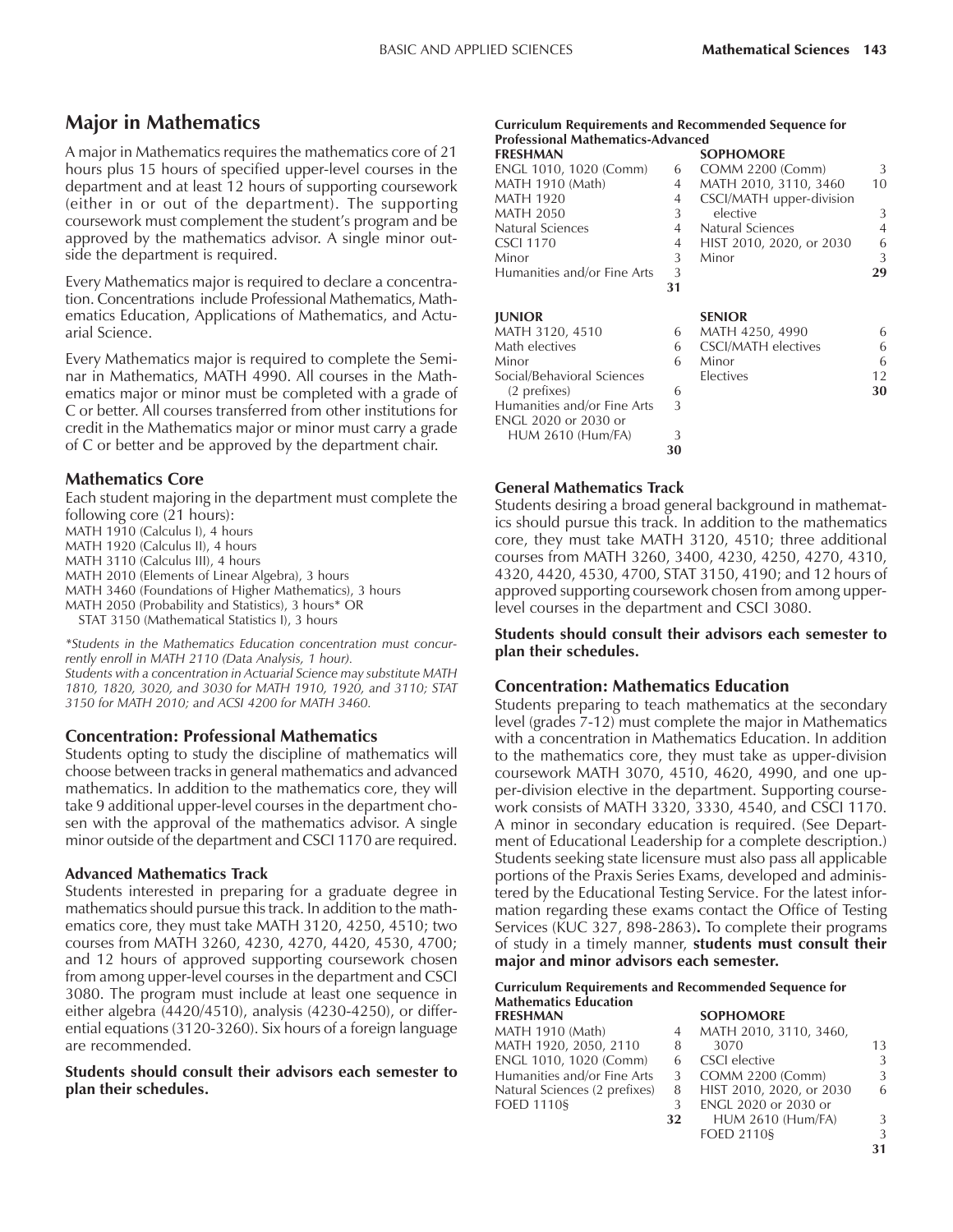| <b>JUNIOR</b>              |    | <b>SENIOR</b>                 |               |
|----------------------------|----|-------------------------------|---------------|
| MATH 3320, 3330, 4510,     |    | MATH 4620, 4990               | 6             |
| 4540                       | 12 | Secondary Education minor§ 15 |               |
| MATH elective*             |    | Humanities and/or Fine Arts   | 3             |
| Social/Behavioral Sciences |    | Elective                      | $\mathcal{L}$ |
| (2 prefixes)               | h  |                               | 27            |
| Secondary Education minor§ | 9  |                               |               |
|                            | 30 |                               |               |

*\*Approved by advisor*

*ßThe Secondary Education minor has been revised. Please see page 193 and contact the Educational Leadership Department for information.*

#### **Concentration: Applications of Mathematics**

Students desiring to study applications of mathematics and statistics in business, government, and industry may choose between tracks in statistics, business, or industrial mathematics. All three tracks blend theory and practice to provide students with background for employment or graduate studies.

#### **Statistics Track**

The statistics track offers students a program of study in one of the broadest areas of applied mathematics. Statistical methods are used in many fields, including agriculture, business, communications, government, health, industry, public policy, sports, and science. Courses provide students the opportunity to learn data analysis and to develop skills in statistical methods of wide application. Emphasizing a blend of theory and practice, the program is designed to provide students with the necessary background for employment as a statistician in the public or private sector and to provide a solid foundation for those students interested in graduate studies.

In addition to the mathematics core, students pursuing this track must take STAT 3150 and 4190; MATH 4990; and two courses from STAT 4200, 4320, 4360, 4370, 4380. One minor outside the department is required. Students also complete supporting coursework of 12 hours that complement the student's program chosen with approval of the statistics advisor. These courses include computing, information systems, and other relevant courses.

#### **Students should consult their advisors each semester to plan their schedules.**

#### **Curriculum Requirements and Recommended Sequence for Applied Mathematics-Statistics FRESHMAN SOPHOMORE**

| <u>LIVE JE LIVEZU V</u>     |    |                          |                |
|-----------------------------|----|--------------------------|----------------|
| ENGL 1010, 1020 (Comm)      | 6  | COMM 2200 (Comm)         | 3              |
| MATH 1910 (Math)            |    | MATH 3110, 2010, 2050    | 10             |
| <b>MATH 1920</b>            |    | Minor                    | 6              |
| Natural Sciences            |    | Natural Sciences         | $\overline{4}$ |
| Support course*             | 6  | HIST 2010, 2020, or 2030 | 6              |
| Humanities and/or Fine Arts | 3  |                          | 29             |
| Social/Behavioral Sciences  |    |                          |                |
|                             | 30 |                          |                |
|                             |    |                          |                |

| <b>JUNIOR</b>               |    | <b>SENIOR</b>               |    |
|-----------------------------|----|-----------------------------|----|
| <b>MATH 3460</b>            | 3  | STAT elective**             | 3  |
| STAT 3150, 4190             | 6  | <b>MATH 4990</b>            | 3  |
| STAT elective**             | 3  | Support course*             | 3  |
| Support course*             | 3  | Minor                       | 6  |
| Minor                       | 6  | Humanities and/or Fine Arts | 3  |
| Social/Behavioral Sciences  | 3  | Electives                   | 13 |
| <b>ENGL 2020 or 2030 or</b> |    |                             | 31 |
| HUM 2610 (Hum/FA)           |    |                             |    |
| Elective                    | 3  |                             |    |
|                             | 30 |                             |    |

*\*Approved by advisor \*\*STAT 4200, 4320, 4360, 4370, 4380*

#### **Business Track**

This track is appropriate for students who seek a broad background from such diverse but mutually supportive areas as mathematics, statistics, computer science, and business. The program prepares students for the job market or for further study in the more specialized areas of actuarial science, operations research, statistics, computer science, or finance.

In addition to the mathematics core, students pursuing this track must take STAT 4190, ACSI 4200, and either STAT 4200 or 4360. The supporting coursework consists of 12 hours of computer science or information systems courses. The student must complete a minor in the Jennings A. Jones College of Business as well as ACTG 2110 and 2120 or 3000 and ECON 2410, 2420.

#### **Students should consult their advisors each semester to plan their schedules.**

#### **Curriculum Requirements and Recommended Sequence for Applied Mathematics-Business**

| <b>FRESHMAN</b>             |       | <b>SOPHOMORE</b>            |         |
|-----------------------------|-------|-----------------------------|---------|
| ENGL 1010, 1020 (Comm)      | 6     | COMM 2200 (Comm)            | 3       |
| MATH 1910 (Math)            | 4     | MATH 2010, 3110, 3460       | 10      |
| <b>MATH 1920</b>            | 4     | ECON 2410 (Soc/Beh Sci)     | 3       |
| Computing courses           | 6     | <b>ECON 2420</b>            | 3       |
| Natural Sciences            | 4     | HIST 2010, 2020, or 2030    | 6       |
| Humanities and/or Fine Arts | 3     | <b>Natural Sciences</b>     | 4       |
| Social/Behavioral Sciences  | 3     | Elective                    | 3       |
|                             | 30    |                             | 32      |
| <b>JUNIOR</b>               |       | <b>SENIOR</b>               |         |
| STAT 3150, 4190             | 6     | STAT 4360 or 4200           | 3       |
| ACSI/MATH 4200              | 3     | <b>ACSI/STAT electives</b>  | 6       |
| Computing courses           | 6     | <b>MATH 4990</b>            | 3       |
| ACTG 2110 and 2120          |       | Humanities and/or Fine Arts | 3       |
| or ACTG 3000                | $3-6$ | Minor                       | 12      |
| Minor                       | 6     | Electives                   | $1 - 4$ |
| ENGL 2020 or 2030 or        |       |                             | 28-31   |
| <b>HUM 2610 (Hum/FA)</b>    | 3     |                             |         |
|                             | 27-30 |                             |         |

#### **Industrial Mathematics Track**

The industrial mathematics track offers students a program of study that incorporates the areas of mathematics that contribute to business and industry. Coursework is designed to produce graduates who have strong qualifications that make them competitive for positions in industry and provides a solid foundation for students interested in pursuing graduate study in the area. The minor must be chosen from Computer Science, Physics, Chemistry, Biology, Aerospace, or Industrial Technology.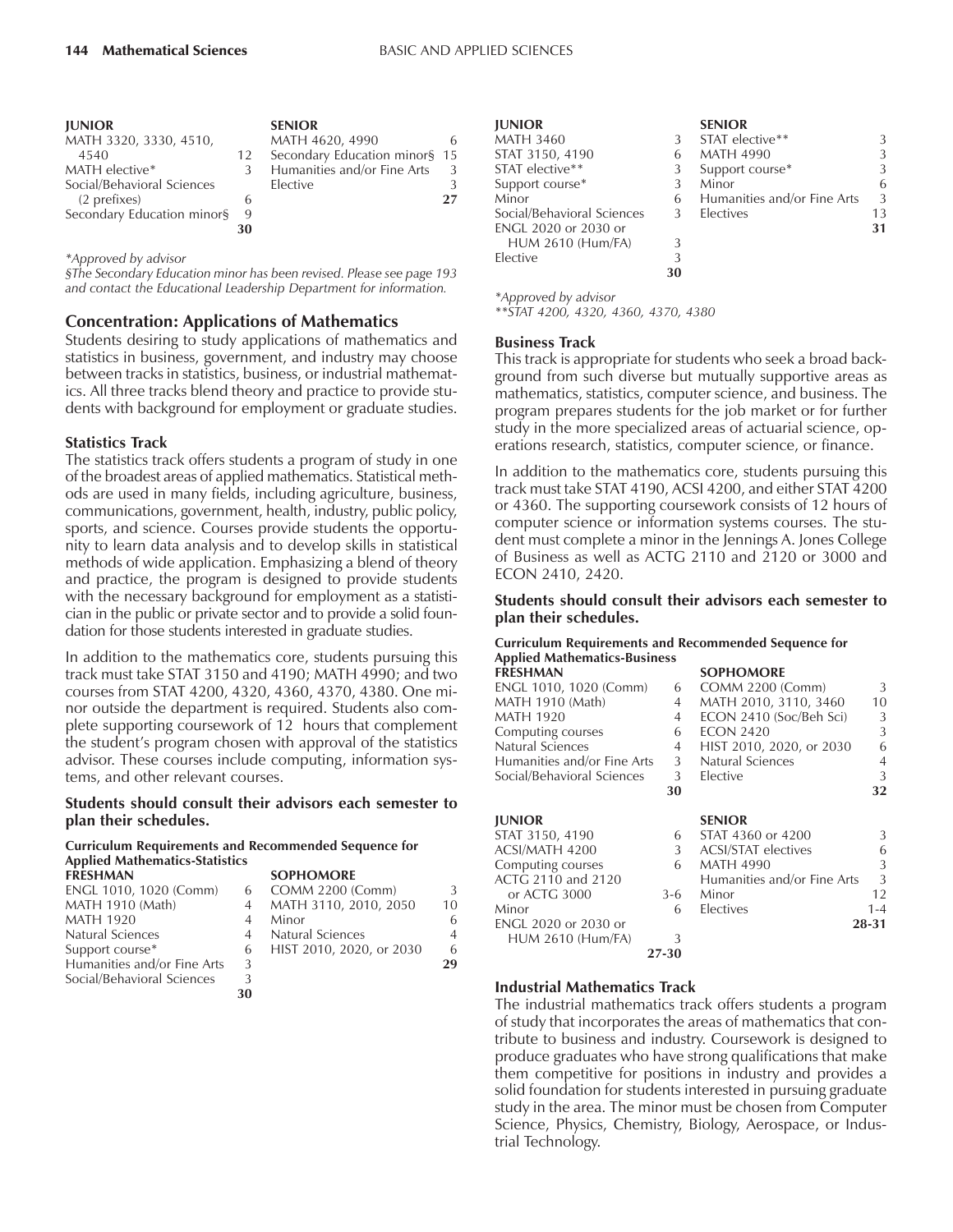In addition to the mathematics core, students pursuing this track must take MATH 3120, 3260, 4250, and 4310. Required supporting coursework includes CSCI 1170 and 2170. Nine additional hours of supporting coursework must be chosen with the approval of the mathematics advisor from MATH 4601, 4230, 4270, 4320, 4700 and STAT 4190.

#### **Students should consult their advisors each semester to plan their schedules.**

#### **Curriculum Requirements and Recommended Sequence for Applied Mathematics-Industrial Mathematics**

|    | <b>SOPHOMORE</b>            |                |
|----|-----------------------------|----------------|
| 6  | <b>ENGL 2020 or 2030 or</b> |                |
| 4  | <b>HUM 2610 (Hum/FA)</b>    | 3              |
| 4  | MATH 3110, 3460             | 7              |
| 8  | PHYS 2110/2111 (Nat Sci)    | $\overline{4}$ |
| 4  | PHYS 2120/2121              | $\overline{4}$ |
| 3  | Social/Behavioral Sciences  | 3              |
| 3  | Humanities and/or Fine Arts | 3              |
| 32 | Minor                       | 6              |
|    |                             | 30             |
|    | <b>SENIOR</b>               |                |
| 6  | MATH 4310                   | 3              |
| 3  | <b>MATH 4990</b>            | 3              |
| 6  | <b>MATH/STAT electives</b>  | 9              |
| 3  | Minor                       | 6              |
| 6  | Humanities and/or Fine Arts | 3              |
| 3  | Electives                   | $\overline{4}$ |
| 3  |                             | 28             |
| 30 |                             |                |
|    |                             |                |

*\*Approved by advisor*

### **Concentration: Actuarial Science**

The Actuarial Science concentration is designed for students who have a strong mathematical ability with an interest in applying their mathematical knowledge to insurance, finance, risk management, investments, and other areas of business. The program is classified by the Society of Actuaries (SOA) as an Advanced Undergraduate Actuarial Science program and is in complete compliance with the requirements set forth by the Society of Actuaries and the Casualty Actuarial Society (CAS) in the Year 2000 Syllabus and beyond. Therefore, the student can choose coursework necessary to prepare for the SOA/CAS Course/Exams 1 through 4 and SOA Course 6.

Mathematics majors preparing for the actuarial examination series and an actuarial science career should complete this professional program in Actuarial Science. The program requires that the student complete the mathematics core; upper-division actuarial science courses consisting of ACSI 4140, 4220, 4230, 4330, and two elective courses chosen from ACSI 4240, 4340, 4630, 4640; STAT 4200; and supporting coursework consisting of STAT 4190 and 4320 and MATH 4990. The student is required to complete ACTG 3000, ECON 2410, 2420, and FIN 3610. A minor from the Jennings A. Jones College of Business is required. A minor in Insurance is strongly suggested. A Computer Science or Information Systems elective and CSCI 1170 are required.

**Students should consult their advisors each semester to plan their schedules.**

## **Curriculum Requirements and Recommended Sequence for**

| Actuarial Science             |    |                             |    |
|-------------------------------|----|-----------------------------|----|
| <b>FRESHMAN</b>               |    | <b>SOPHOMORE</b>            |    |
| ENGL 1010, 1020 (Comm)        | 6  | COMM 2200 (Comm)            | 3  |
| MATH 1810 (Math)              | 3  | MATH 3020, 3030             | 6  |
| MATH 1820                     | 3  | <b>ENGL 2020 or 2030 or</b> |    |
| CSCI 1170                     | 4  | <b>HUM 2610 (Hum/FA)</b>    | 3  |
| Natural Sciences (2 prefixes) | 8  | ECON 2410 (Soc/Beh Sci)     | 3  |
| Social/Behavioral Sciences    | 3  | <b>ECON 2420</b>            | 3  |
| Humanities and/or Fine Arts   | 3  | HIST 2010, 2020, or 2030    | 6  |
|                               | 30 | <b>ACTG 3000</b>            | 3  |
|                               |    | Elective                    | 3  |
|                               |    |                             | 30 |
| <b>JUNIOR</b>                 |    | <b>SENIOR</b>               |    |
| STAT 3150 (or MATH 2010),     |    | ACSI 4330, 4230             | 6  |
| 4190, 4320                    | 9  | STAT/ACSI electives         | 6  |
| ACSI 4140, 4200, 4220         | 9  | <b>MATH 4990</b>            | 3  |
| <b>FIN 3610</b>               | 3  | Minor                       | 9  |
| Minor                         | 6  | Humanities and/or Fine Arts | 3  |
| CSCI/INFS elective*           | 3  | Elective                    | 3  |
|                               | 30 |                             | 30 |

*\*Approved by advisor*

#### **Minor in Mathematics**

A minor in Mathematics consists of 18 semester hours including MATH 1910 and 1920. The remaining 10 hours of electives must be selected with the approval of the Mathematics minor advisor from the mathematics courses for majors and minors.

#### **Minor in Mathematics for Managerial, Social, and Life Sciences**

A minor in Mathematics for Managerial, Social, and Life Sciences consists of 18 semester hours including MATH 1810 and 1820 with the remaining 12 hours as approved by the minor advisor. The remaining courses must be selected from a list of approved courses; see the minor advisor for details. Note that a student may count Q M 2610 and 3620 as one 3-hour course and may count CSCI 1160 or 1170 as one 3 hour course.

### **Minor in Statistics**

A minor in Statistics requires 18 semester hours and consists of STAT 3150, 4190, 4360, 4370, 4380 and one course to be selected from MATH 3190, 3120, 3260, 4310, 4320, or CSCI 3180. With advisor approval, MATH 2050 may be substituted for either STAT 4190, 4360, 4370, or 4380. Additionally, with advisor approval, one semester of calculus may be counted as the elective course.

## **Courses in Mathematics [MATH]**

**1010 Mathematics for General Studies.** Three credits. Prerequisites: Two years of high school algebra and a MATH Enhanced ACT of at least 19 or DSPM 0850 or COMPASS placement. Course satisfies the General Education Mathematics requirement and is also part of the mathematics sequence for students preparing to become elementary school teachers. Topics include logic, sets, algebraic reasoning, probability, statistics, and consumer mathematics.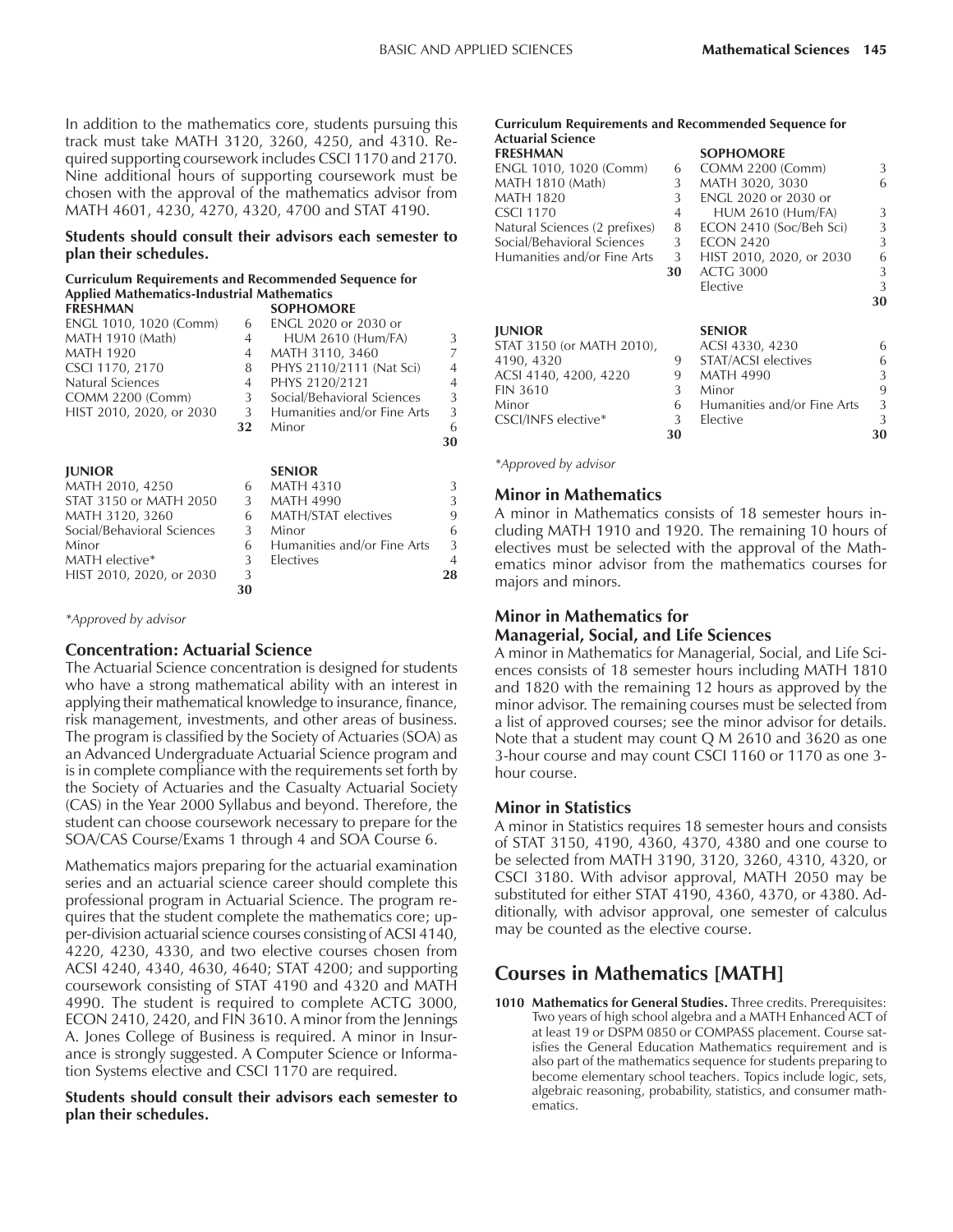- **1410 Concepts and Structure of Elementary School Mathematics.** Three credits. Prerequisites: Two years of high school algebra and a Math Enhanced ACT of at least 19 or DSPM 0850 or COMPASS placement. Algebra-based study of school mathematics in keeping with the recommendations of the National Council of Teachers of Mathematics. Tools for problem solving, set theory, functions, number theory, and examinations of number systems from counting numbers to irrational numbers.
- **1420 Informal Geometry.** Three credits. Prerequisite: A grade of C or better in MATH 1410. Geometry-based study of school mathematics in keeping with the recommendations of the National Council of Teachers of Mathematics. Studies of plane, solid, coordinate, and motion geometry as well as constructions, congruence, similarity, and concepts of measurement. A variety of instructional technology tools investigated.
- **1530 Applied Statistics.** Three credits. Prerequisites: Two years of high school algebra and a mathematics Enhanced ACT 19 or greater or equivalent. Descriptive statistics, probability, and statistical inference. The inference unit covers means, proportions, and variances for one and two samples, and topics from one-way ANOVA, regression and correlation analysis, chi-square analysis, and nonparametrics.
- **1630 College Mathematics for Managerial, Social, and Life Sciences.** Three credits. Prerequisites: Two years of high school algebra and a Math Enhanced ACT greater than 25 or MATH 1710. Topics include solving systems of linear equations, Leontief models, linear programming, mathematics of finance, set theory, and probability theory.
- **1710 College Algebra.** Three credits. Prerequisite: DSPM 0850 or two years of high school algebra; a Math Enhanced ACT 19 or greater or COMPASS placement. Course satisfies the General Education Mathematics requirement. Topics include functions-linear, quadratic, exponential, and logarithmic; analysis of graphs; linear systems; inequalities; counting principles; and probability. Graphing calculator required. Course may be taken by correspondence. Not open to those who have had MATH 1730.
- **1720 Plane Trigonometry.** Three credits. Prerequisite: Strong background in algebra recommended. Trigonometric functions of the acute and general angle, circular functions, graphs of trigonometric and inverse functions, identities, solutions of right and general triangles, equations, complex numbers, and vectors. Not open to those who have had MATH 1730. Graphing calculator required.
- **1730 Algebra and Trigonometry.** Four credits. Prerequisite: MATH 1710 or successful completion of high school precalculus course. An integrated and rigorous study of the algebra and trigonometry needed to successfully attempt calculus. Emphasis on functions, their analysis and their applications. Level of algebraic sophistication developed above that found in MATH 1710. Topics included exponentials and logarithms, analysis of graphs, and word problems. Graphing calculator required.
- 1810 **Applied Calculus I.** Three credits. Prerequisite: Eligibility to take MATH 1710. First of a four-course sequence. Introduces mathematical modeling applied to real-world problems. Sets, functions, inverse models, limits, continuity, first and second order model building, single variable differentiation, implicit differentiation, inverse problems (exponential and log models). First and second derivatives used to study the behavior of real-world applications.
- **1820 Applied Calculus II.** Three credits. Prerequisite: MATH 1810. Second of a four-course sequence. Riemann Sum, indefinite and definite integrals, modeling using substitution, differential equations with initial conditions, modeling real-world problems using functions of two or more variables, level curves, feasible regions, linear objective functions, system of linear equations, annuities, partial derivatives, least squares, matrix multiplication and addition, inverse matrix, and matrix equations.
- **1910 Calculus I.** Four credits. Prerequisite: MATH 1730 or equivalent. An introduction to calculus with an emphasis on analysis of functions, multidisciplinary applications of calculus, and theoretical understanding of differentiation and integration. Topics include the definition of the derivative, differentiation techniques, and applications of the derivative. Calculus topics related to trigonometric, exponential, and logarithmic functions also included. Course concludes with the fundamental theorem of calculus; the definition of antidifferentiation and the definite integral; basic applications of integrations; and introductory techniques of integration. Graphing calculator required.
- **1920 Calculus II.** Four credits. Prerequisite: MATH 1910. A topics course providing a wide view of different techniques and applications of calculus in the plane. Techniques of integration and applications of integration fully developed. Power series and Taylor series included. Emphasis on multidisciplinary applications includes Taylor series approximation; applications of integration to physics, biology, and business; and geometric and power series applications. Graphing calculator required.
- **2010 Elements of Linear Algebra.** Three credits. Prerequisite: MATH 1910. Vectors and vector spaces, matrices and systems of linear equations, geometry of vector spaces and linear transformations in a vector space.
- **2050 Probability and Statistics.** Three credits. Prerequisite: Calculus I. Data analysis, probability, and statistical inference. The inference material covers means, proportions, and variances for one and two samples, one-way ANOVA, regression and correlation, and chi-square analysis.
- **2090 Mathematics for Health Professions.** Two credits. Enables students in the health professions to apply mathematical concepts to interpret and solve drug dosage calculation problems encountered in fields such as nursing. Includes basic math review, solid and liquid doses of medications for adults and children, solutions, and IV administration. Also includes conversions from metric to household and apothecary measurements. Course may be taken by correspondence. Not open to Mathematics majors or minors.
- **2110 Data Analysis.** One credit. Grouping and classifying technical data. Curve fitting by statistical and nonstatistical methods. Graphing of scientific data. Secondary education in mathematics students should take concurrent or subsequent to MATH 2050.
- **2130 Mathematics of Finance.** Three credits. Prerequisites: Two years of high school algebra and a Math Enhanced ACT 19 or greater or DSPM 0850. Investment finance, including general annuities, evaluation of bonds, and life annuities.
- **3020 Applied Calculus III.** Three credits. Prerequisites: MATH 1810 and 1820. In-depth study of continuity of single variable functions; inverses of functions; differentiation and integration of various functions including trigonometric functions, logarithmic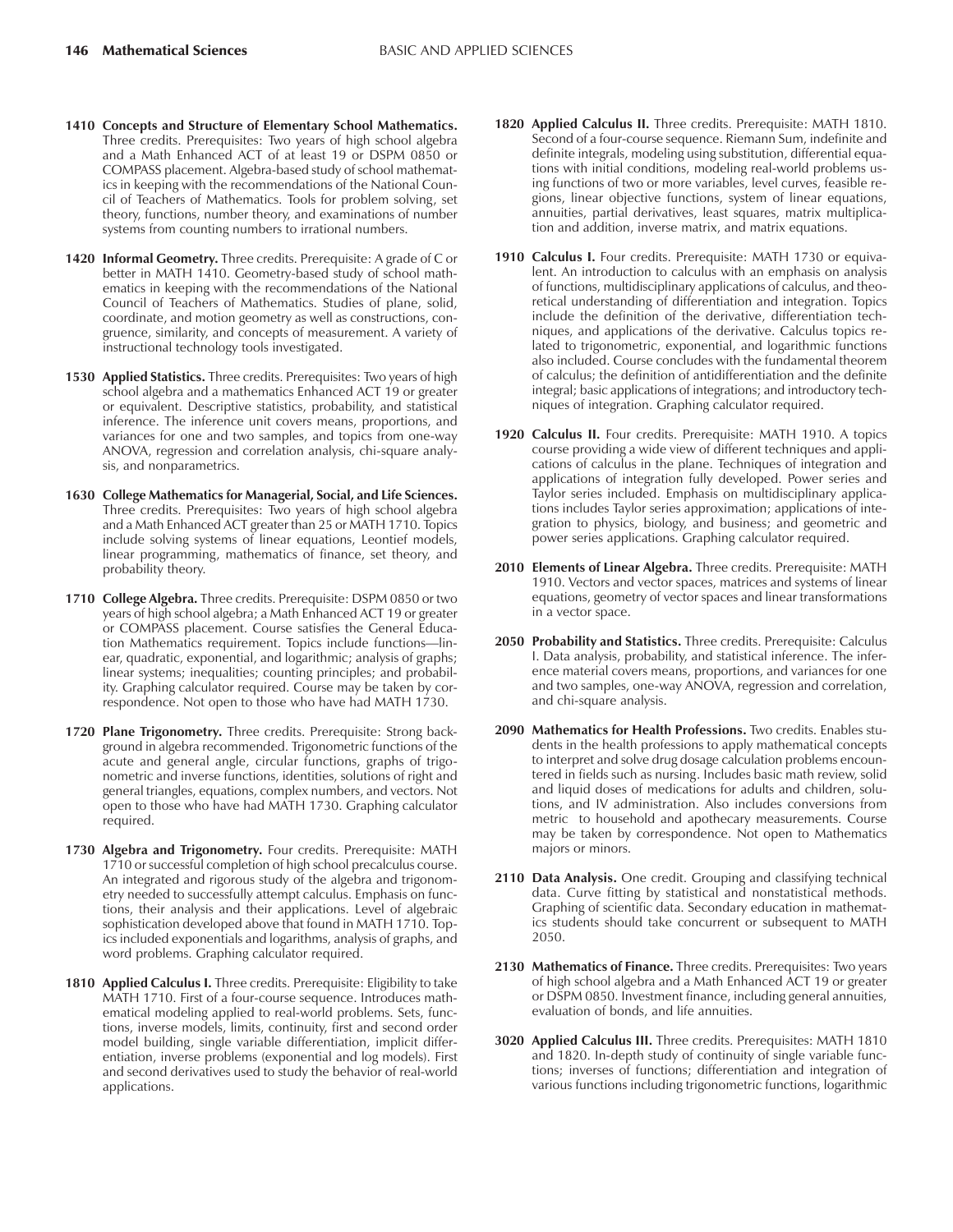functions, exponential functions, power functions, and piecewise functions; methods of integration; the Riemann Sum, extensive applications of the fundamental theorem of calculus, and arc length of a curve. Emphasis on real-world applications.

- **3030 Applied Calculus IV.** Three credits. (Same as ACSI 3030.) Prerequisite: MATH 3020. In-depth study of L'Hopital's Rule, improper integrals, sequences, convergence and divergence of series, Taylor and Maclaurin series, approximations for singlevariable functions, two- and three-dimensional vector spaces, vector-valued functions, polar coordinates, and partial differentiation and integration of multivariate functions. Emphasis on blending these topics with real-world applications.
- **3070 College Geometry.** Three credits. Prerequisite: MATH 3460. Advanced treatment of standard topics in Euclidean geometry using informal and axiomatic approaches. Includes proofmaking techniques, traditional and transformational geometry, finite geometries, and a brief introduction to other geometries.
- **3080 Discrete Structures.** Three credits. (Same as CSCI 3080.) Prerequisites: CSCI 1160 or 1170 and MATH 1910 or consent of instructor. Topics include formal logic, proof techniques, matrices, graphs, formal grammars, finite state machines, Turing machines, and binary coding schemes.
- **3110 Calculus III.** Four credits. Prerequisite: MATH 1920. Adjusts calculus techniques developed in the plane (Calculus I and II) to make them applicable in three-dimensional space. Introductory study of the nature of three-dimensional space and definition of the algebraic calculations in three-dimensional space. Differential and integral calculus definitions and techniques revised to appropriately transfer into this new space. Topics include multivariate functions, partial differentiation, partial integration, multiple integration, and multidisciplinary applications.
- **3120 Differential Equations I.** Three credits. Corequisite: MATH 3110. The solution and application of ordinary differential equations with emphasis on first order equations, second order linear equations, Laplace Transform method, systems of differential equations, and numerical methods.
- **3180 Introduction to Numerical Analysis.** Three credits. (Same as CSCI 3180.) Prerequisites: MATH 1920 and CSCI 1160 or 1170. Topics include series approximation, finite differences, interpolation, summation, numerical differentiation and integration, iteration, curve fitting, systems of equations and matrices, and error analysis.
- **3190 Deterministic and Probabilistic Models.** Three credits. Corequisite: MATH 2050. Linear programming, network analysis, queuing theory, dynamic programming.
- **3260 Differential Equations II.** Three credits. Prerequisite: MATH 3120. A continuation of MATH 3120 with emphasis on series solutions, method of Frobenius, orthogonal functions, equations of Bessel, Legendre, Gauss, Chebyshev; introduction to partial differential equations.
- **3320 Teaching Mathematics in Grades 5-8.** Three credits. Prerequisite: Admission to the teacher education program. Required of all Mathematics majors seeking a license to teach mathematics in grades 7-12. Strongly encouraged for elementary education majors with a 5-8 emphasis. Topics from number relationships, mental computation and estimation strategies, patterns and functions, algebra, statistics, probability, geometry, and measurement. Must be taken prior to student teaching.
- **3330 Teaching Mathematics in Grades 9-12.** Three credits. Prerequisites: Admission to teacher education, completion of the mathematics core, and MATH 3320. Required of all Mathematics majors seeking a license to teach mathematics in grades 7-12. In-depth study of mathematics learning and teaching strategies in secondary school mathematics. Selected topics from junior and senior high school curricula provide a foundation for student investigations into the conceptual nature of mathematics and applications in the secondary school curriculum. Must be taken prior to student teaching.
- **3400 Symbolic Logic.** Three credits. (Same as PHIL 3400.) The elements of propositional calculus-propositional connectives and their truth functions, validity, proof, and an introduction to quantification theory. Where appropriate and natural, parallels from elementary set theory are introduced. May count for credit in Philosophy.
- **3460 Foundation of Higher Mathematics.** Three credits. Prerequisite: MATH 1920. The language of mathematics, set theory and proof, relations and functions, number systems, mathematical structures. Focuses on the transition from lower-division study to upper-division study by actively engaging the student in problem solving, mathematical reasoning, and both informal and technical writing.
- **4010 Selected Topics in Elementary Mathematics.** Three credits. Prerequisites: MATH 1410, 1420, and 1010. Required of students who are preparing to teach grades 5-8. Examines in greater depth topics to which the student has prior exposure; emphasizes the relevance and implications of these topics to the middle school classroom.
- **4200 Introduction to Mathematics of Investment.** Three credits. (Same as ACSI 4200.)
- **4210 Advanced Calculus I.** Three credits. Prerequisites: MATH 3110 and 3460. Theory and application of continuity, differentiation, and integration.
- **4220 Advanced Calculus II.** Three credits. Prerequisite: MATH 4210. A continuation of MATH 4210 including theory and application of convergence.
- **4230 Vector Analysis.** Three credits. Prerequisite: MATH 3110. A review of vector algebra and vector differentiation with emphasis on aspects of these topics not covered in previous calculus courses. Stress on line and surface integrals; Divergence Theorem and Stokes' theorem with generalizations and related topics.
- **4250 Theory of Calculus.** Three credits. Prerequisites: MATH 3110 and 3460. Theoretical development of limits, continuity, differentiation, and integration in one dimension.
- **4270 Introduction to Topology.** Three credits. Prerequisites: MATH 3110 and 3460. Fundamental concepts of topology including continuity, compactness, connectedness, separation axioms, and metric spaces.
- **4310 Numerical Analysis I.** Three credits. Prerequisites: CSCI 1170 and MATH 2010 or consent of instructor. Application of computer-oriented numerical algorithms to algebraic equations, differential and integral equations, and linear algebra. Rigorous mathematical treatment of error included.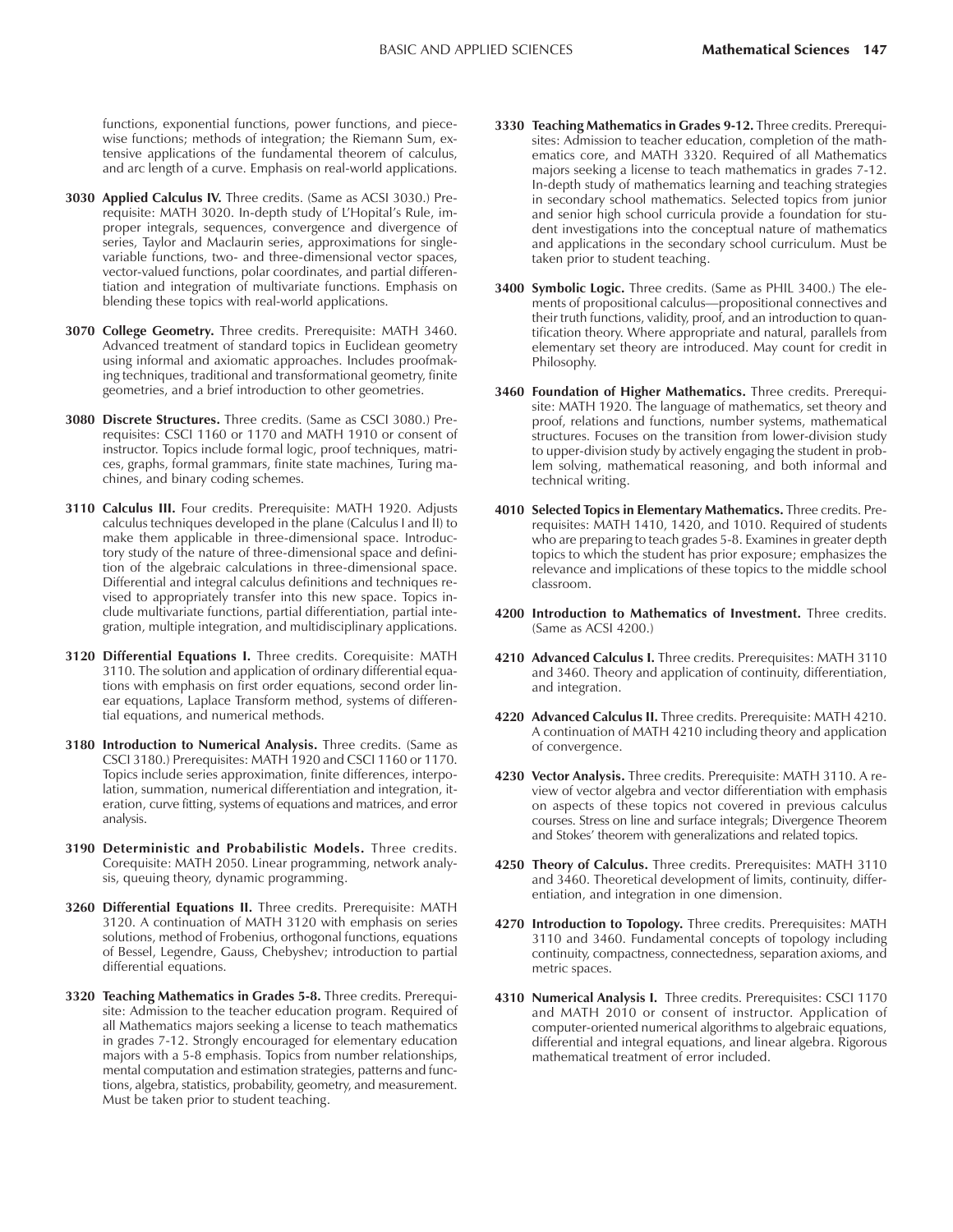- **4320 Numerical Analysis II.** Three credits. Prerequisite: MATH 4310. A continuation of MATH 4310.
- **4420 Number Theory.** Three credits. Prerequisite: MATH 3460. Divisibility, congruences, quadratic residues, Diophantine equations, quadratic forms, and continued fractions.
- **4470 Introduction to Modern Algebra.** Three credits. Prerequisite: MATH 3460. A treatment of sets, relations, operations, and the construction of number systems in algebra.
- **4510 Abstract Algebra I.** Three credits. Prerequisite: MATH 3460. An introduction to groups, with a brief introduction to rings, integral domains, and fields.
- **4530 Abstract Algebra II.** Three credits. Prerequisite: MATH 4510/ 5510. The theory of rings, fields, integral domains, and vector spaces.
- **4540 Topics in Secondary School Mathematics.** Three credits. Prerequisites: Admission to teacher education, completion of the mathematics core, MATH 3070 and 4510. Required of all Mathematics majors seeking a license to teach mathematics in grades 7-12. Examines in greater depth topics to which the student has prior exposure; emphasizes the relevance and applications of these topics to the pre-college level classroom.
- **4600 Problems in Contemporary Mathematics.** One to six credits. Pass/Fail grading in specified sections.
- **4601 Problems in Contemporary Mathematics-Complex Variables.** Three credits. Prerequisite: MATH 3460. Fundamental principles and applications of complex variables.
- **4620 History and Philosophy of Mathematics.** Three credits. Prerequisite: MATH 3460. Background in geometry and number theory helpful. The character of mathematical thought by way of mathematical problems that have occupied the outstanding mathematicians of Babylon, Egypt, Greece, China, the Renaissance, and modern times paralleled with a study of three schools of mathematical philosophy: intuitionism, logicism, and formalism.
- **4630 Mathematics of Risk Management.** Three credits. (Same as ACSI 4630.)
- **4640 Mathematics of Options, Futures, and Other Derivatives.** Three credits. (Same as ASCI 4640.)
- **4700 Combinatorics and Graph Theory.** Three credits. Prerequisites: MATH 2010 and 3460. Selected topics in combinatorics and graph theory emphasizing combinatorial problem solving and algorithmic proof.
- **4800 Seminar in Mathematics with Technology.** Three credits. Prerequisite: 18 semester hours in mathematics including calculus or consent of instructor. Examine and utilize the technological tools available for doing mathematics. Emphasis on non-numerical tools such as theorem provers and algebraic manipulation systems.
- **4990 Seminar in Mathematics.** Three credits. Open only to Mathematics majors; normally taken during last regular semester of coursework. Required of all Mathematics majors with the exception of those completing ACSI 4000. Offers graduating Mathematics majors a broad perspective of mathematics, mathemati-

cal activity, and problem solving in various areas of application; offers preparation for professional examinations; acquaints students with job possibilities and aids in career decisions; acquaints students with the nature of graduate study in mathematics. Pass/ fail.

## **Courses in Statistics [STAT]**

- **3150 Mathematical Statistics I.** Three credits. Prerequisite: Two semesters of calculus. Probability theory including basic probability laws, properties of distributions, mathematical expectation, special discrete and continuous distributions, functions of random variables, and selected applications.
- **4190 Mathematical Statistics II.** Three credits. Prerequisite: STAT 3150 or equivalent. Theory of statistical inference. Topics include sampling distributions, decision theory, estimation, test of hypothesis, regression analysis, analysis of variance, and selected applications.
- **4200 Statistical Methods for Forecasting.** Three credits. Prerequisite: STAT 4190. Topics include application of regression models in forecasting and exponential smoothing methods to forecast nonseasonal time-series, seasonal series, and globally constant seasonal models; stochastic time series models; and forecast evaluation.
- **4320 Probability and Stochastic Processes.** Three credits. Prerequisites: Two semesters of calculus and STAT 3150 (or MATH 2050) or consent of instructor. Theoretical basis for stochastic processes and their use as models of real-world phenomena. Topics include Markov chains, Poisson processes, Brownian motion and stationary processes. Applications include Gambler's Ruin, birth and death models, hitting times, stock option pricing, and the Black-Scholes model.
- **4360 (436) Regression Analysis.** Three credits. Prerequisite: MATH 2050 or Q M 3620. Theory and application of regression models. Approaches to model building and data analysis. Computation and interpretation of results facilitated through the use of statistical software packages.
- **4370 Nonparametric Statistics.** Three credits. Prerequisite: MATH 2050 or equivalent. Statistical tests that require no assertions about parameters or about the form of the population from which the samples are drawn. A wide range of practical problems studied.
- **4380 Experimental Design.** Three credits. Prerequisite: MATH 2050 or Q M 3620. Topics include one-way analysis of variances, multiple comparison, multifactor analysis of variance, and various practical issues in experimental design. Computation and interpretation of results facilitated through the use of statistical software packages.
- **4600 Problems in Statistics.** One to six credits. Prerequisites: Senior standing and consent of instructor. Students wishing to enroll must submit a written course/topic proposal to the department prior to the semester in which STAT 4600 is taken. Proposal must be approved prior to taking the course. At the conclusion, each enrollee must submit a written report to the department.